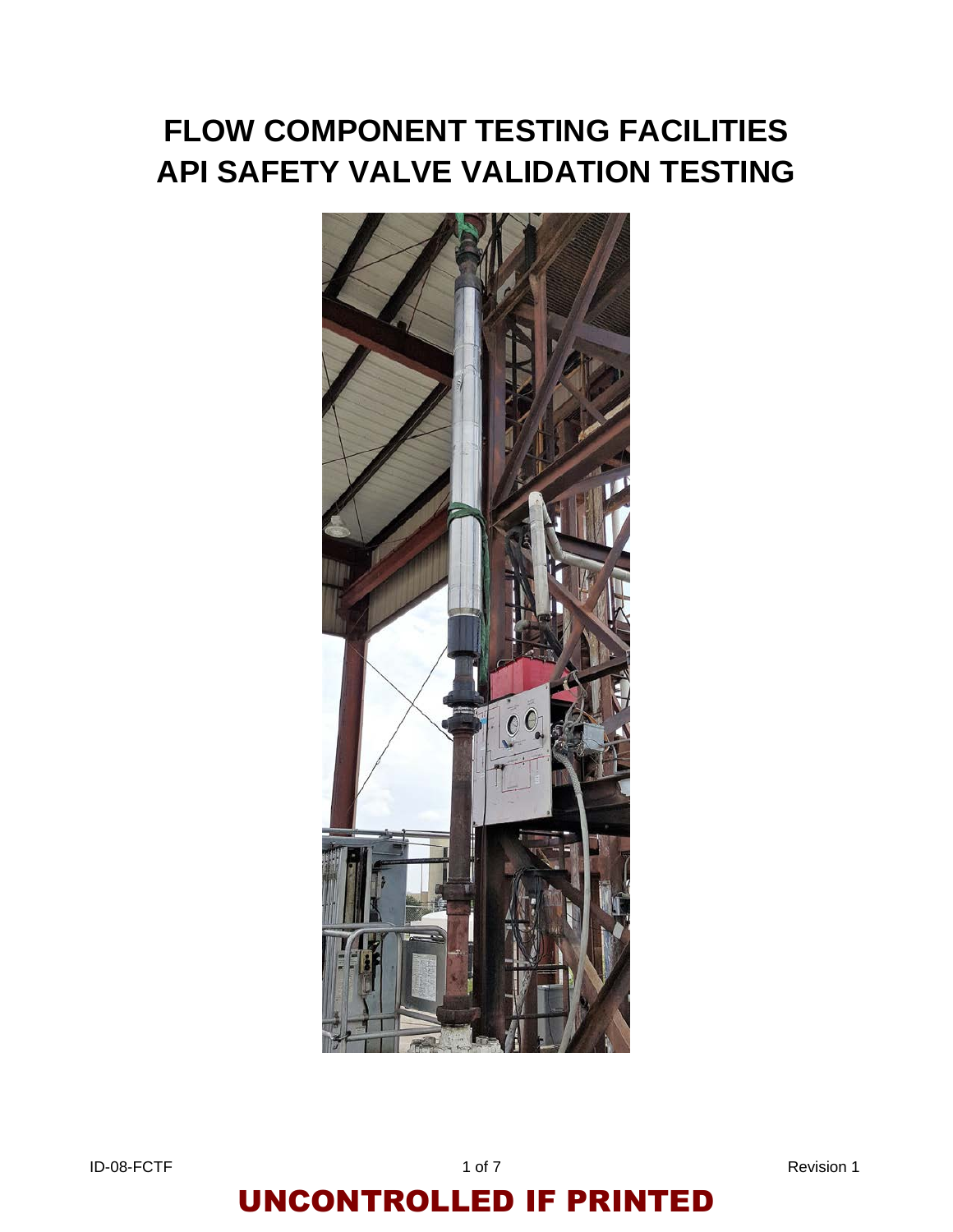### **API SAFETY VALVE VALIDATION TESTING SOUTHWEST RESEARCH INSTITUTE® (SwRI®) FLOW COMPONENT TESTING FACILITIES**

The Flow Component Testing Facilities (FCTF) was developed as an important part of the oil industry program of offshore safety and environmental pollution control. It provides the means for independent, third-party validation testing of gas and oil well surface and subsurface safety valves.

Certification of surface (SSV) and subsurface safety valves (SSSV) for service on the outer continental shelf (OCS) requires the successful completion of specified validation tests at an API certified, independent test agency such as the FCTF. These validation tests certify that SSVs and SSSVs meet minimum performance requirements in the areas of operational and leakage characteristics.

The test laboratory has been in operation since 1975. It is owned and operated by Southwest Research Institute and located at 6220 Culebra Road, San Antonio, Texas. Funds for the operation and maintenance of the laboratory are obtained from fees paid to SwRI by users of the laboratory. Operation and use of the laboratory is in accordance with the latest editions of API Specification 14A/ISO 10432, "Specification for Subsurface Safety Valve Equipment," and API Specification 6AV1, "Specification for Validation Test of Wellhead Surface Safety Valves and Underwater Safety Valves for Offshore Service."

The FCTF valve test laboratory is accredited through the American Petroleum Institute (API) to test safety valves in accordance with the above-referenced standards (Certificate Nos. 14A-0022 and 6AV1-0001). The facility operates under an API Q1 quality management system.

The laboratory is designed to allow for validation, experimental, and developmental tests to be conducted, with validation tests receiving the highest priority.

#### **SUBSURFACE SAFETY VALVES (API Specification 14A, Twelfth Edition; ISO 10432: 2004)**

The test laboratory performs testing on surface control (SCSSV), subsurface control (SSCSV), and injection (SSISV) valves and is capable of handling several valves simultaneously. Valve sizes may range from 2 3/8 in. to 9 5/8 in., and tests can be performed for both validation grade V3 (standard) and validation grade V2 (sandy service) applications. The validation testing for validation grade V3 and combined validation grade V2 certifications requires approximately two weeks to complete.

The FCTF has the capability to perform validation grade V1 testing (Annex G), functional testing of SSSVs, and high-rate gas closure testing (Annex K).

#### **SURFACE AND UNDERWATER SAFETY VALVES (API Specification 6AV1, Second Edition)**

One test section provides the capabilities for testing either pneumatically or hydraulically actuated surface safety valves (SSV), underwater safety valves (USV), and boarding shutdown valves (BSDV). An API 6AV1 validation test requires approximately one week to complete.

Validation testing is performed per class II and class III requirements for various sized valves and pressure ratings.

ID-08-FCTF 2 of 7 Revision 1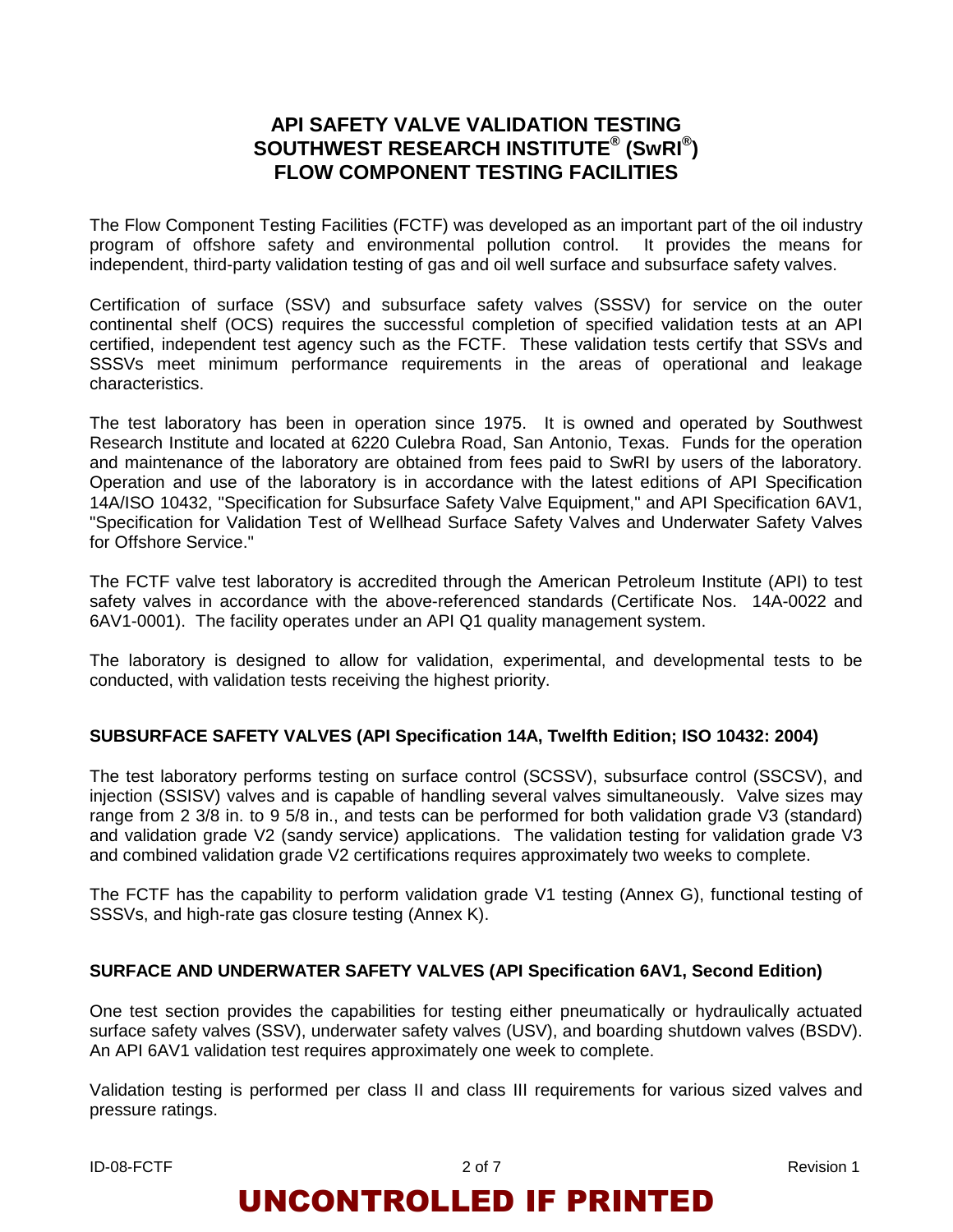#### **EQUIPMENT AND INSTRUMENTATION**

Progressive cavity pumps and centrifugal pumps are available for liquid flow tests; the pump inventory can provide flow rates of 500 to 32,000 barrels per day. The liquid flow rate is monitored by magnetic flow meters and recorded by a data acquisition system.

Gas closure tests are performed in a separate blowdown stand. Pressurized nitrogen gas is stored in two pressure vessels with a total volumetric capacity of 1,125 ft<sup>3</sup> for these tests. The maximum flow rate is 250 million standard cubic feet per day (MMSCFD).

The gas flow rate is monitored by differential pressure flow meters. Flowing gas pressures and temperatures are recorded by a data acquisition system for calculation of the flow rate using standard gas flow equations.

Differential strain-gauge pressure transducers are employed to sense and record the differential pressures generated across velocity actuated subsurface safety valves and surface safety valves. Pressure transducers covering a 0 to 30,000 psig range are available to monitor the hydraulic control line pressure on surface-controlled subsurface safety valves and valve bore pressure. These pressures are also recorded on a data acquisition system.

The liquid test sections are mounted on an open-sided structure inside the blast containment cell. Operations are controlled remotely by an adjacent control room for efficient operation of the nitrogen, propane, high-pressure water, hydraulic, and pneumatic control fluid systems. Up to 30,000 psig of water pressure is available for leak testing of the test valves with the high pressure being developed by a pneumatic-powered liquid pump. Hydraulic control pressure up to 35,000 psig may be developed with a pneumatic-powered liquid pump or up to 3,000 psi with a high-volume, portable power supply.

The following provides information pertinent to preparation for and scheduling of validation tests.

#### **SCHEDULING AND APPLYING FOR A TEST**

Experimental and official API 14A and 6AV1 tests may be scheduled by contacting the FCTF Project Manager or Test Supervisor. The FCTF gives each manufacturer an equal opportunity to qualify 14A and 6AV1 products. Tests are scheduled in the order that the test valves are received.

> Chris Jowers Project Manager [cjowers@swri.org](mailto:cjowers@swri.org) 210-522-4221

Purchase orders or other payment documents should be sent to:

Mary E. Bernal

[mary.bernal@swri.org](mailto:mary.bernal@swri.org) (Telephone 210-522-2335/Fax 210-522-6638) Southwest Research Institute P. O. Drawer 28510 San Antonio, Texas 78228-0510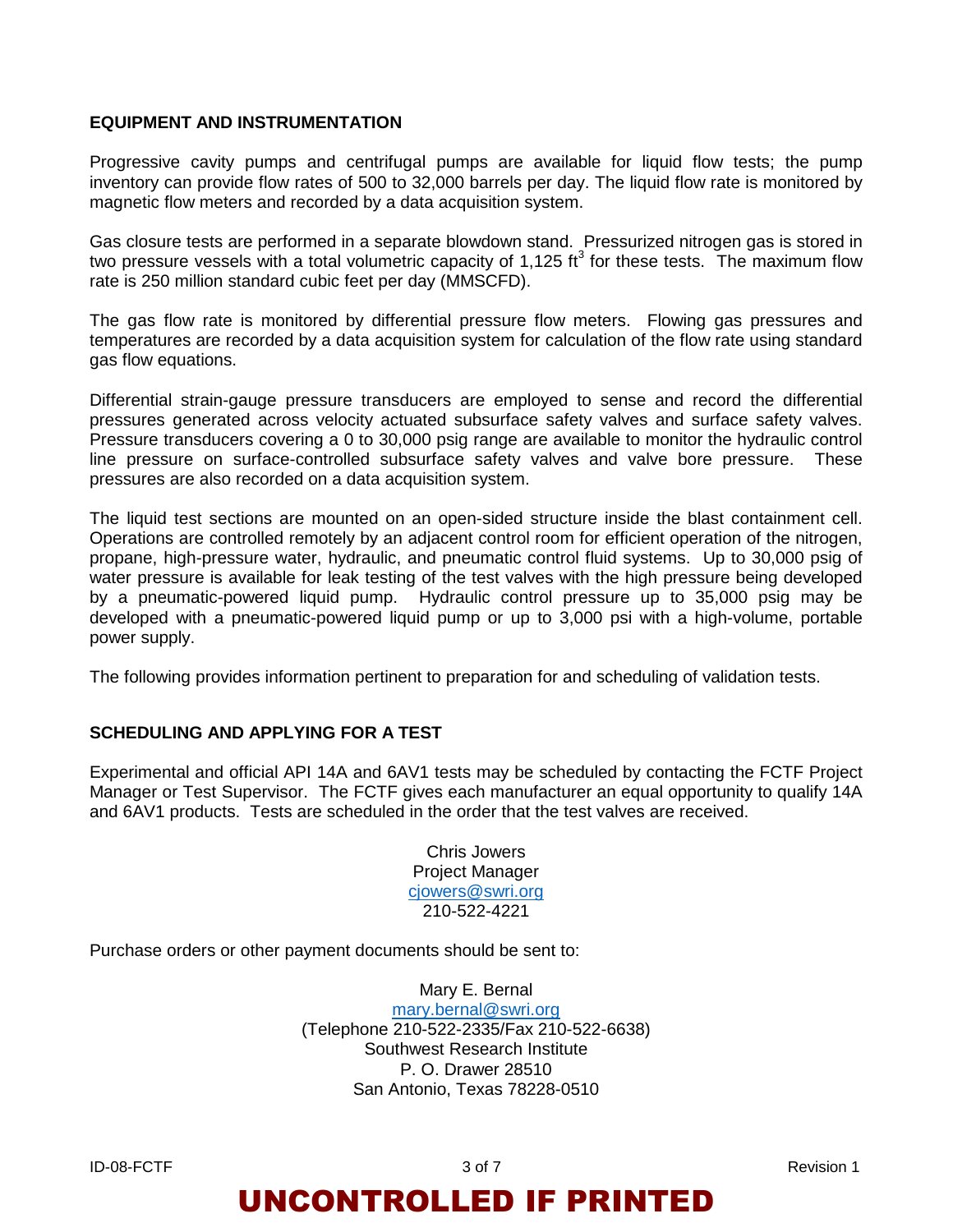All documents should reference the type of test requested, valve model, size, and serial number. When applicable, the documents should also reference any basic ordering agreement (BOA) between SwRI and the manufacturer.

A test application must be submitted for each test prior to or along with the delivery of the test valve. Testing will not be started until a completed test application is received by the FCTF. If the test application includes instructions for variations to the validation test requirements or SwRI's standard test practices, refer to the Special Procedures or Equipment section below for additional instructions.

#### **SPECIAL TEST PROCEDURES OR EQUIPMENT**

If a safety valve is of unusual design or operational characteristics, special equipment and/or procedures may be necessary to conduct the test. In addition, for standard valves, a manufacturer may specify special instructions or procedures for the test. API 14A and 6AV1 require that the manufacturer indicate any special equipment or procedures on the application, and justify that such special equipment or procedures are not less stringent than the original specification. The responsibility for furnishing special equipment shall be assumed by the manufacturer. If special equipment, procedures, or instructions are required that deviate from the requirements of the particular API specification or SwRI's standard test practices, contact the FCTF Project Manager for procedures on how to submit the valve for testing and to determine any additional cost and lead time required to complete the test. The Project Manager should be contacted well in advance of the test to minimize delays to the testing. All requested variations that deviate from SwRI's normal test practices will be documented on the test summary page. Draft wording used to document the request will be provided to the manufacturer prior to the initiation of the testing.

#### **TEST VALVE DELIVERY AND CHECKOUT**

Test valves should be delivered to:

Loren Theis, Building 196 Southwest Research Institute 9503 West Commerce San Antonio, Texas 78238-5166

For international shipments please contact the Project Manager for more shipping details.

Functionally tested valves, each installed in a test section, shall be delivered to SwRI with operating manuals, on or before the scheduled installation date. A manufacturer's representative is allowed to aid in valve installation, checkout, and test witnessing on the scheduled date.

For subsurface safety valves (14A), the manufacturer's model and serial number must be permanently marked on the valve. For wireline valves, the valve shall be removed from the nipple or upon completion of testing to allow for validation of model and serial number. Wireline valves will need to have the capability to apply hydraulic pressure to perform the drift test with the valve removed from the test fixture.

For surface safety valves (6AV1), both actuator and valve body shall be permanently marked with manufacturer's model and serial number.

ID-08-FCTF 4 of 7 Revision 1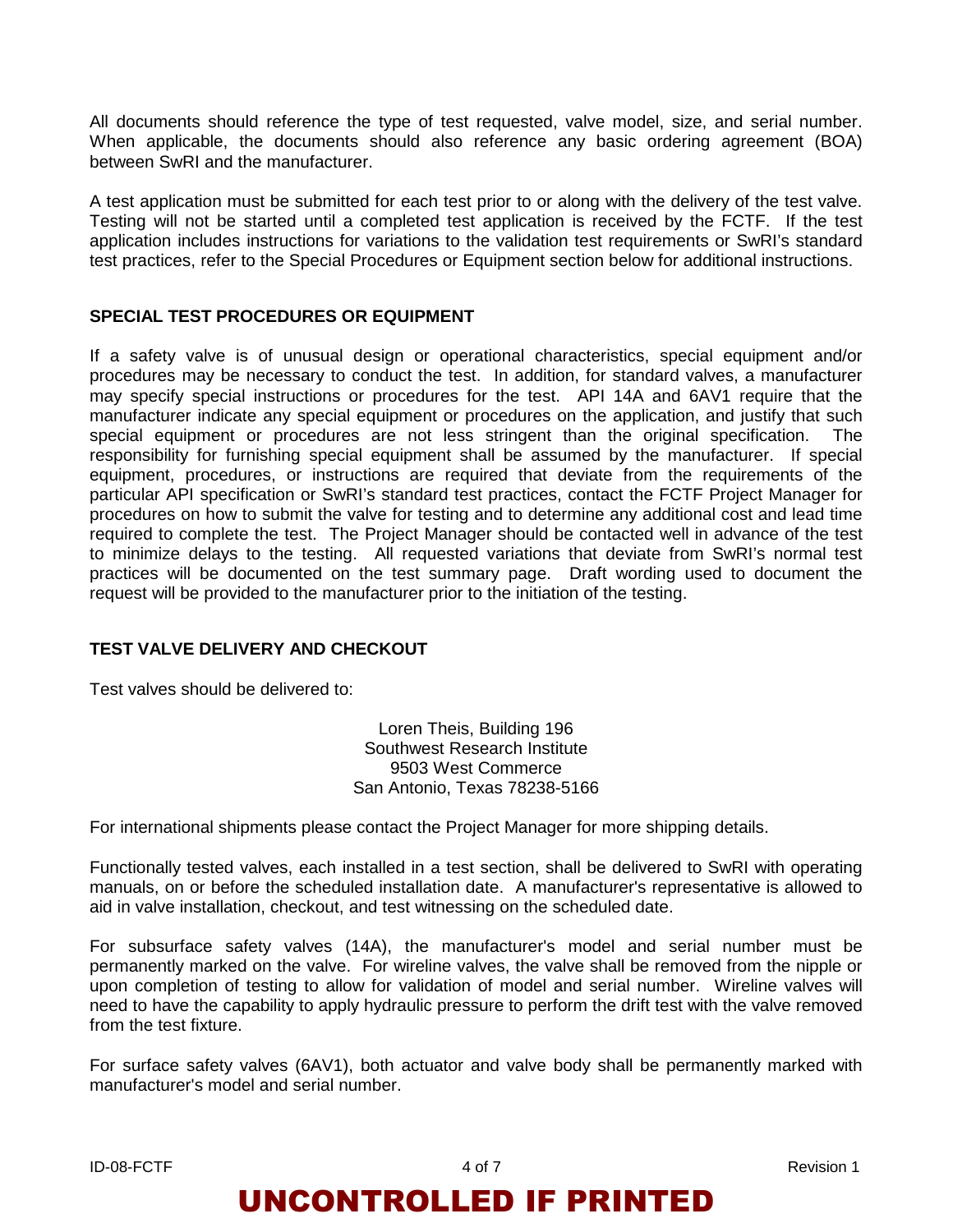For subsurface safety valves, a copy of the functional test report, as specified in the API 14A Specification, must be included with the test application or provided with the valve upon delivery.

All test items, including test fixtures, end connections, and control line fittings, must be rated for the pressures that will be experienced during testing. All items must have been hydrostatically tested according to the requirements of API 14A; this is 150% of working pressure for items that have a working pressure below 15,000 psig and 5,000 psig above working pressure for test items that have a working pressure greater than or equal to 15,000 psig. Validation that all test items are rated for the test pressures must be documented on the test application or provided in another document prior to testing.

#### **ADDITIONAL REQUIRED EQUIPMENT**

An appropriate drift is required for all Surface Control Subsurface Safety Valves (API 14A). In addition, special tools or adapters required to remove the valve from the nipple, or to remove the lock, shall be supplied with the valve by the manufacturer.

#### **MANUFACTURER'S ACCESSIBILITY TO THE FACILITY**

A manufacturer's representative is allowed to aid in the installation and checkout of test valves prior to test initiation. During the validation test, the manufacturer's representative(s) is allowed limited access to the test facility. Appointments should be made for visits other than scheduled installations.

#### **RETURN OF TEST ITEMS**

On test completion, tested valves may be held for pickup by the manufacturer or may be shipped to the manufacturer upon request. All shipping costs are to be borne by the manufacturer.

#### **TEST RESULTS**

Within 30 days of the test completion, a certified test report will be transmitted to the valve manufacturer describing all test results. The test report will include all detailed test and supporting data required by API Specifications 14A and 6AV1. The test results will be held in strictest confidence and will be released only to the party that paid for the test. SwRI policy is as follows:

The manufacturer shall **NOT** use the name of Southwest Research Institute or any of its staff or any quotations from the test reports for purposes of publicity or advertising. This does not preclude:

- (1) The use of the test report by the manufacturer for the purpose of securing product acceptance from duly constituted federal, state, county, or municipal authorities, or from accredited standardizing committees or organizations, or
- (2) The reference in manufacturers' advertising and promotional material to end results achieved at a **"CERTIFIED INDEPENDENT LABORATORY"** or similar phrase.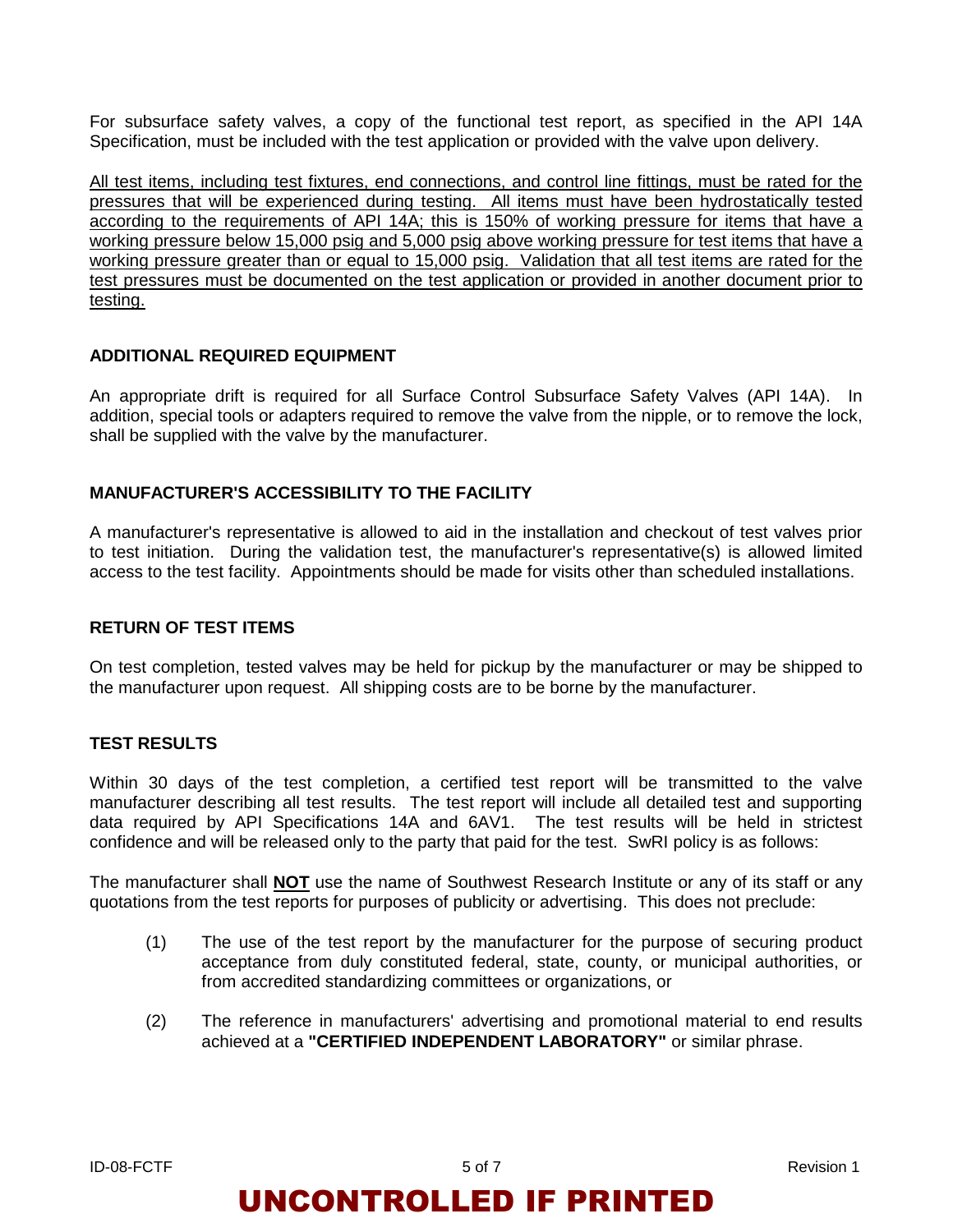Southwest Research Institute (SwRI) policies specifically prohibit the use in advertising of its name, logo and results provided by our studies. The following paragraph, extracted verbatim from SwRI contractual documents clarifies this point:

> "SwRI shall not publish or make known to others the subject matter or results of the Project or any information obtained in connection therewith which is proprietary and confidential to Client without Clients' written approval. No advertising or publicity containing any reference to SwRI, or any of their employees, either directly or by implication shall be made use of by Client or on Client's behalf without SwRI's written approval. In the event Client distributes any report issued by SwRI on this Project outside its own organization, such report shall be used in its entirety, unless SwRI approves a summary of abridgment for distribution."

SwRI will retain a record copy of the test report for a period of twenty (20) years. This permits us to answer questions that may be raised after a report has been submitted and provides a basis for additional work, if required. The contents of the report and any information that comes into our possession during the course of a study are held confidential to the company conducting the study and are not disclosed to anyone without client's prior permission.

#### **SCHEDULE OF TEST FEES**

The latest fee schedule can be provided by the Project Manager

#### **14A TEST LAB DATA**

| Maximum Liquid Flow Capacity        | 32,000 B/d Fresh Water (in-house pump), 75,000<br>B/d (temporary pump);<br>10,000 B/d Sand Slurry                                                                                                                                                                                                                                                                                          |
|-------------------------------------|--------------------------------------------------------------------------------------------------------------------------------------------------------------------------------------------------------------------------------------------------------------------------------------------------------------------------------------------------------------------------------------------|
| Maximum Gas Flow Capacity           | 250 MMSCFD at 2,700 psig                                                                                                                                                                                                                                                                                                                                                                   |
| <b>Control Line Size</b>            | $1/4"$ O.D.                                                                                                                                                                                                                                                                                                                                                                                |
| <b>Control Line Connection Type</b> | Standard Connections: 1/4" NPT, 1/4" medium<br>pressure autoclave, 1/4" high-pressure autoclave,<br>1/4" high-pressure autoclave, or 9/16" high-<br>pressure autoclave. For other connections, an<br>adapter to one of the standard connections must<br>be supplied. All fittings and tubing must be rated<br>for the pressures that will be experienced during<br>the validation testing. |
| <b>End Connection Options</b>       | 2", 15,000 psi, hammer unions, Fig. 1502<br>2", 20,000 psi, hammer unions, Fig. 2002<br>3", 15,000 psi, hammer unions, Fig. 1502<br>4", 10,000 psi, hammer unions, Fig. 1002<br>4", 15,000 psi, hammer unions, Fig. 1502                                                                                                                                                                   |

Note: Safety valves rated above 20,000 psi require special end connections. Contact the FCTF Project Manager to determine the appropriate end connection configuration. Additional fees may apply for valve rated above 15,000 psi.